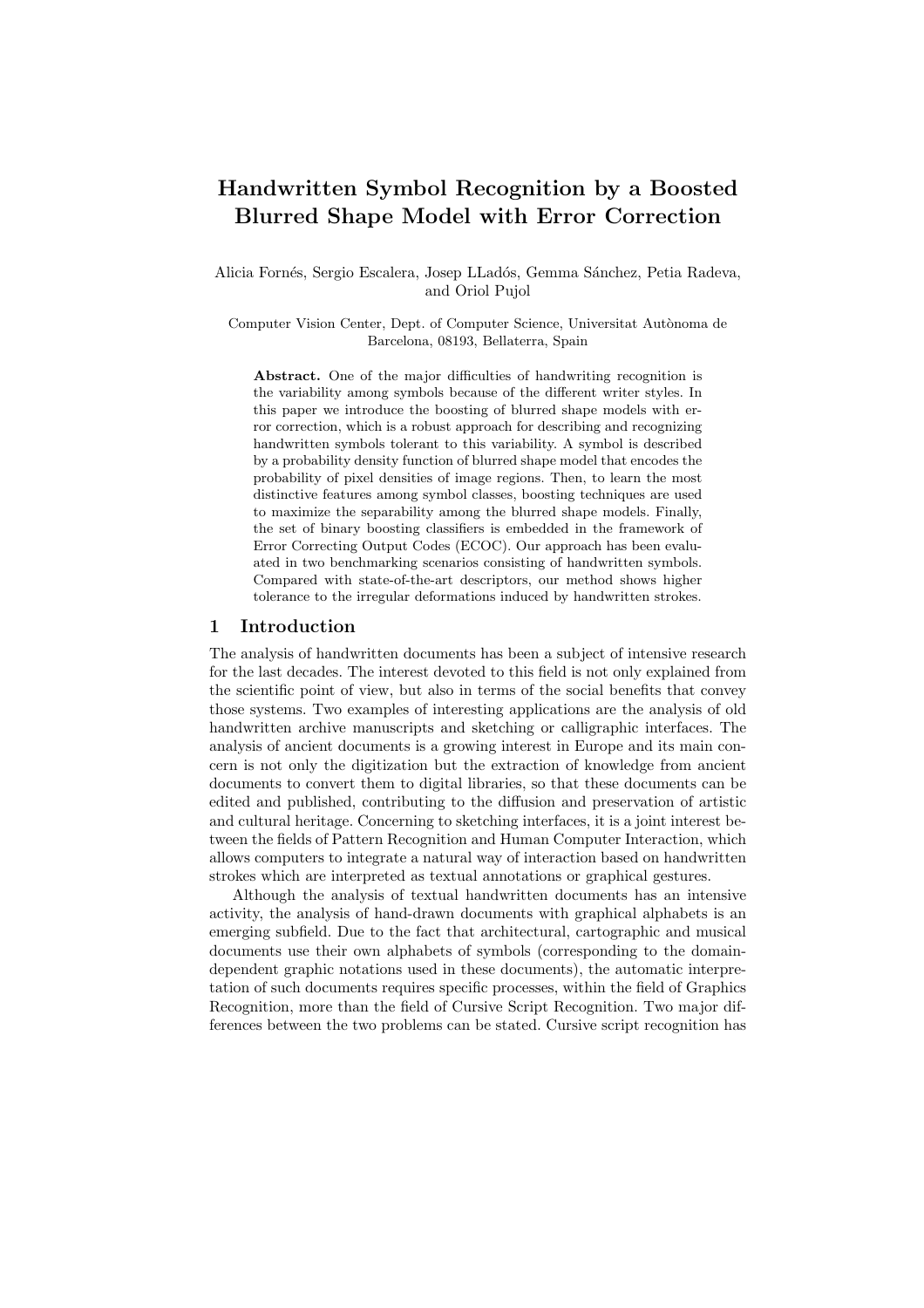#### 2 Alicia Fornés et al.

the context information in one dimensional way, but graphical alphabets usually are bidimensional. In addition, the use of syntactical knowledge, and lexicons, is more effective in text recognition than in diagrammatic notations because of the variability of structures and alphabets of the latter.

Symbol recognition is one of the central topics of Graphics Recognition [3]. A lot of effort has been made in the last decade to develop good symbol and shape recognition methods inspired in either structural or statistic pattern recognition approaches. The presence of handwritten symbols increases the difficulty of classification: there is a high variability in writing style, with different sizes, shapes and intensities, increasing the number of touching and broken symbols. In addition, working with old documents even increases the difficulties in these stages because of paper degradation and the frequent lack of a standard notation.

Symbol recognition in document images can be seen as a particular case of Shape Recognition. Two major focus of interest can be stated: the definition of expressive and compact shape description signatures, and the formulation of robust classification methods according to such descriptors. Zhang [7] reviews the main techniques used in this field, mainly classified in contour-based descriptors (i.e. polygonal approximations, chain code, shape signature, and curvature scale space) and region-based descriptors (i.e. Zernike moments, ART, and Legendre moments [9]). A good shape descriptor should guarantee inter-class compacity and intra-class separability, even when describing noisy and distorted shapes. It has been proved that some descriptors, robust with some affine transformations and occlusions in printed symbols, are not efficient enough for handwritten symbols. Thus, the research of other descriptors for elastic and non-uniform distortions is required, coping with variations in writing style and blurring.

Concerning classification, numerous techniques (not necessary independent from each other) have been investigated based on statistical or structural approaches [3]. Elastic deformations of shapes modelled by probabilities tend to be learnt using statistical classifiers. One of the most well-known techniques in this domain is the Adaboost algorithm due to its ability for feature selection, detection, and classification problems [1]. Most classification algorithms are designed for multiclass problems. Nevertheless, this extension is normally hardly difficult. In such cases, the usual way to proceed is to reduce the complexity of the problem into a set of simpler binary classifiers and combine them. An usual way to combine these simple classifiers is the voting scheme (one-versus-one or one-versus-all grouping schemes are the most frequently applied). Dietterich et. al. [2] proposed a framework inspired in the signal processing coding and decoding techniques to benefit from error correction properties. The method is based on combining the weak classifiers as codified columns of a matrix and generate a codeword for each class. Thus, a test sample is evaluated with all the binary classifiers, and codewords are compared in the classification stage [2].

In this paper we present an approach to model and classify handwritten symbols. The method uses the context of the shape and defines a blurred region of the shape that makes the technique robust against elastic deformations (section 2). The Adaboost algorithm (section 3) is proposed to learn the descriptor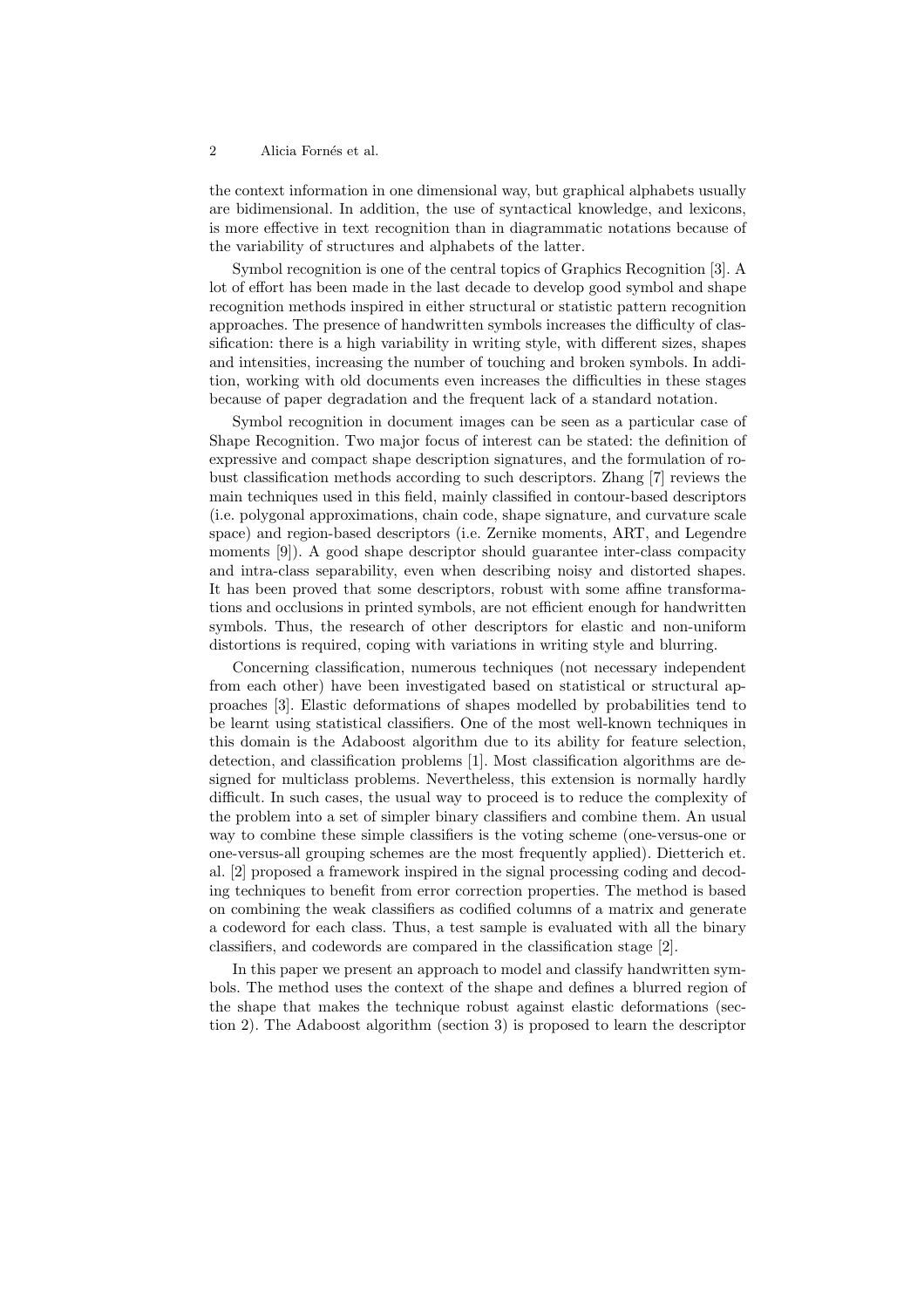features that best split classes, and the pairwise scheme (one-versus-one) with ECOC increases the classification accuracy by correcting possible weak classifiers errors. Finally, results (section 4) and the concluding remarks are exposed.

## 2 BSM: Blurred Shape Model

Handwritten symbol recognition is a hard task due to the high variability of symbol appearance because of the differences in writer sytles, and even also by the degradation in old documents (resolution, noise). The Blurred Shape Model (BSM) is based on the object shape parametrization, allowing the definition of spatial regions where some parts of the shape can be involved: Given a binary handwritten symbol, it is first skeletonized, and skeleton points are used as features to compute the BSM signature. The skeleton is applied to normalize the object shape in order to assign to each contour point the same importance and also to prevent different widths at some parts of the object. Then, the image is divided in a grid of  $n \times n$  equal-sized subregions (where  $n \times n$  identifies the blurring level allowed for the shapes). Each bin receives votes from the shape points in it and also from the shape points in the neighboring bins. Thus, each shape point contributes to a density measure of its bin and its neighboring ones. This contribution is weighted according to the distance between the point and the bin centroid of each neighbor.



Fig. 1. (a) Shape pixel distances estimation respect to neighbor centroids. (b) Vector actualization of the region 16th, where  $d1+d2+d3+d4=1$ .

In Fig. 1, a letter shape parametrization is shown. Figure  $1(a)$  shows the distances estimation of a shape point respect to the nearest centroids. To give the same importance to each shape point, all the distances to the neighbors centroids  $\{d_1, d_2, d_3, d_4\}$  are normalized so that  $d_1 + d_2 + d_3 + d_4 = 1$ . The output descriptor is a vector histogram v of length  $n \times n$ , where each position corresponds to the amount of shape points in the context of the sub-region. The estimated normalized distances  $d_i$  for each affected sub-region r is used to actualize their corresponding vector locations adding the  $1 - d_i$  values. Fig. 1 (b) shows the vector at this stage for the analyzed point of Fig. 1(a).

The resulting vector histogram, obtained by processing all feature points, is normalized in the range  $[0..1]$  to obtain the probability density function  $(pdf)$ of  $n \times n$  bins. In this way, the output descriptor represents a distribution of probabilities of the object shape considering spatial distortions. In Fig. 2, an input shape is processed. The symbol is filtered to obtain a thin shape, and the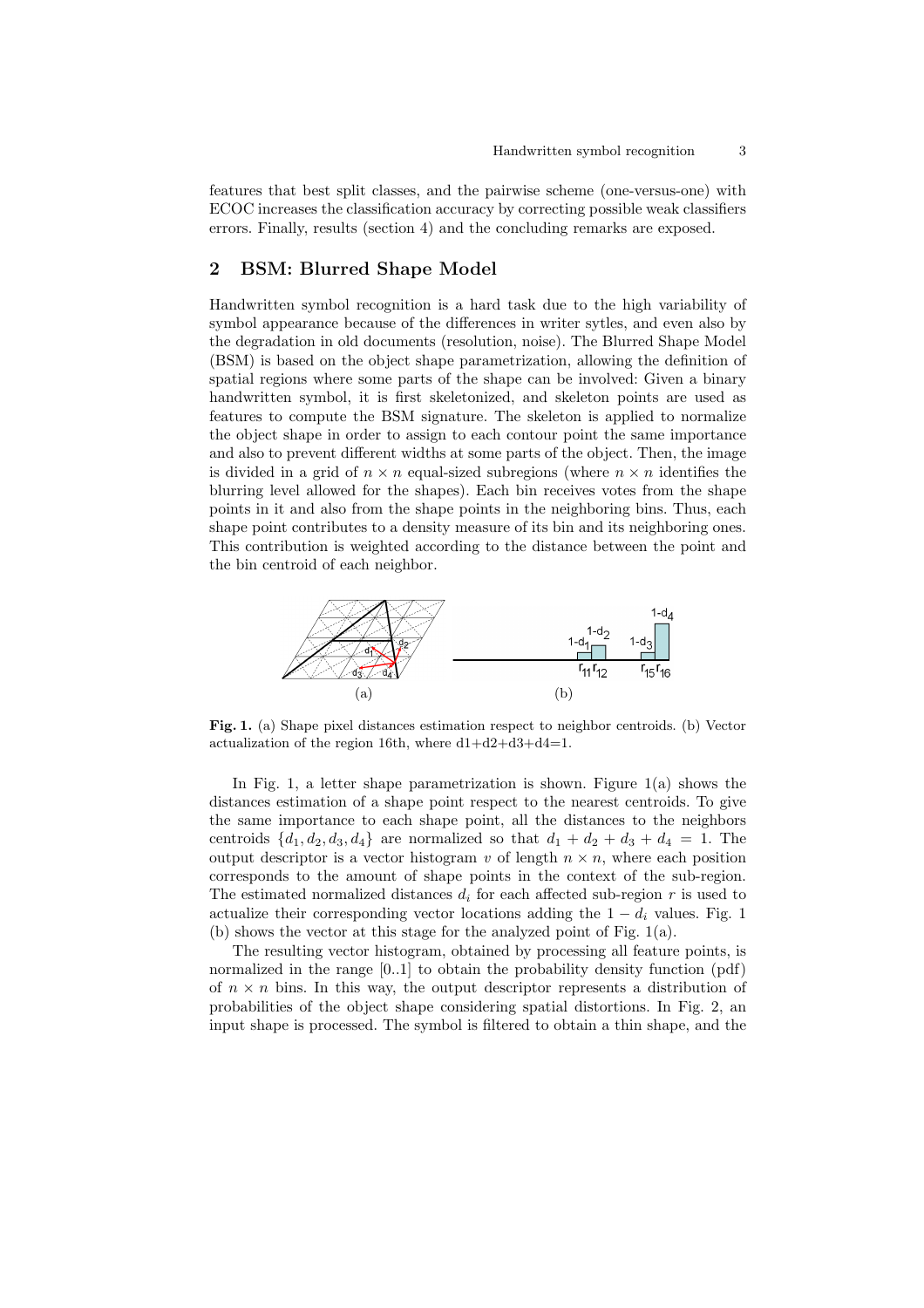

Fig. 2. (a) Input image. (b) Thinned image. (c) 64 regions blurred shape. (d) 32 regions blurred shape. (e) 16 regions blurred shape. (f) 8 regions blurred shape.

sequent figures correspond to the blurred parameterizations considering  $64 \times 64$ ,  $32 \times 32$ ,  $16 \times 16$ , and  $8 \times 8$  sub-regions, respectively. The whole algorithm is summarized in Table 1.

Given a binary image  $I$ , Obtain the skeleton  $S$  of  $I$ Divide I in  $n \times n$  equal size sub-regions for each point  $(x, y) \in S$ , let be  $r_{x,y} \in R$  the sub-region containing  $(x, y)$ , for  $r_{x,y}$  and each  $r'_{x,y} = \{r' \subset R|r'$  is neighbor of  $r_{x,y}\}$  $d_r = |cen(r), (x, y)|$ Normalize each distance  $d_r$  as:  $d_r = \frac{d_r}{\sum_{\forall i \in r'_i} d_i}$ Actualize the probabilities vector v for  $r_{x,y}$  and each  $r'_{x,y}$ positions as:  $v(r) = v(r) + (1 - d_r)$ Obtain the blurred pdf normalizing the vector  $v$  as:  $v = \frac{v(i)}{\sum_{j=1}^{n^2} v(j)} \forall i \in [1, ..., n^2]$ 

**Table 1.** Blurred Shape Model algorithm.  $|.|$  Is the Euclidean distance and  $cen(r)$  is the centroid coordinates of the sub-region r.

## 3 Classification

In this section, the architecture of the classifier for the Blurred Shape Model descriptor and its benefits for handwritten symbols recognition is described. The whole process of the classification system is shown in Fig. 3.

Fig. 3. Boosted blurred shape model with error correction scheme.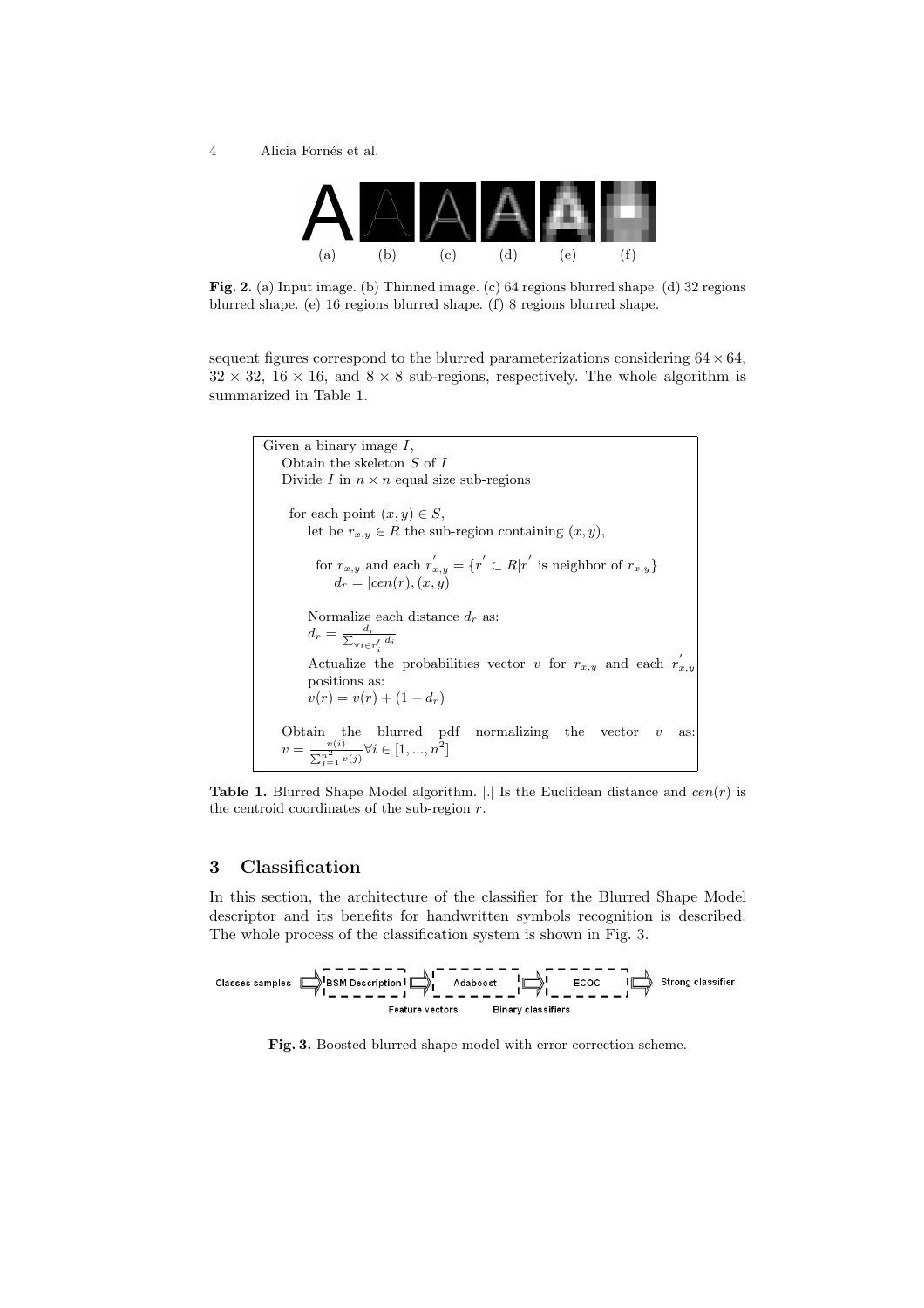Adaboost [1] is used to train the classifier from Blurred Shape Model descriptors. The BSM has a probabilistic parametrization on the object shape considering its possible shape distortions. Different types of objects may share local features [4] (see Fig. 4(a)). For this reason, Adaboost has been chosen to boost the BSM model in order to define a classifier based on the features that best discriminate one classes against the others. In particular, we use the Discrete Adaboost version [1] with 50 iterations of decision stumps. To outperform the Adaboost behavior, we embed the Adaboost binary classifiers in the framework of Error Correcting Output Codes.



Fig. 4. (a) Discriminate features for symbols that shares features. (b) Error Correcting Output Codes coding matrix for a 4 multiclass problem  $\{c_1, ..., c_4\}$  using 5 binary classifiers  $\{h_1, ..., h_4\}$ . A test sample x is tested and classified by class  $c_4$  applying the distance  $D(x, y)$  between the test codeword and each class codeword.

The basis of the ECOC framework is to create a codeword for each of the  $N_c$  classes. Arranging the codewords as rows of a matrix, a "coding matrix" M is defined, where  $M \in \{-1,0,1\}^{N_c \times n}$ , being *n* the code length. From the point of view of learning,  $M$  is constructed by considering  $n$  binary problems (dichotomies), each corresponding to a matrix column. Joining classes in sets, each dichotomy defines a partition of classes (coded by  $+1$ ,  $-1$ , according to their class set membership, or 0 if the class is not considered by the dichotomy). In Fig.  $4(b)$ an example of a matrix  $M$  is shown. The matrix is coded using 5 dichotomies  $\{h_1, ..., h_5\}$  for a four multiclass problem  $(c_1, c_2, c_3, \text{ and } c_4)$ . The white regions are coded by 1 (considered as positive for its respective dichotomy,  $h_i$ ), the dark regions by -1 (considered as negative), and the grey regions correspond to the zero symbol (not considered classes for the current dichotomy). Applying the  $n$ trained binary classifiers, a code is obtained for each data point in the test set. This code is compared to the base codewords of each class defined in the matrix M, and the data point is assigned to the class with the "closest" codeword. In Fig.  $4(b)$ , an input test sample x is shown. This input is tested using the five classifiers, and assigning the outputs to each codeword position (down of the figure). Finally, the hamming distance is applied between each class codeword ngure). Finany, the namining distance is applied between each class codeword and test codeword in the form  $D(x, y) = \sum_{i=1}^{n} |x_i - y_i|/2$ , where y is a class codeword,  $n$  is the number of classifiers, and  $|.|$  is the absolute value. Finally the test input  $x$  is classified by the class at minimum distance  $c_4$ .

The ECOC framework shown increases the classification performance by the embedding of binary classifiers [2], [5]. In [8], it has been proved that the oneversus-one coding strategy outperforms the other traditional pre-defined coding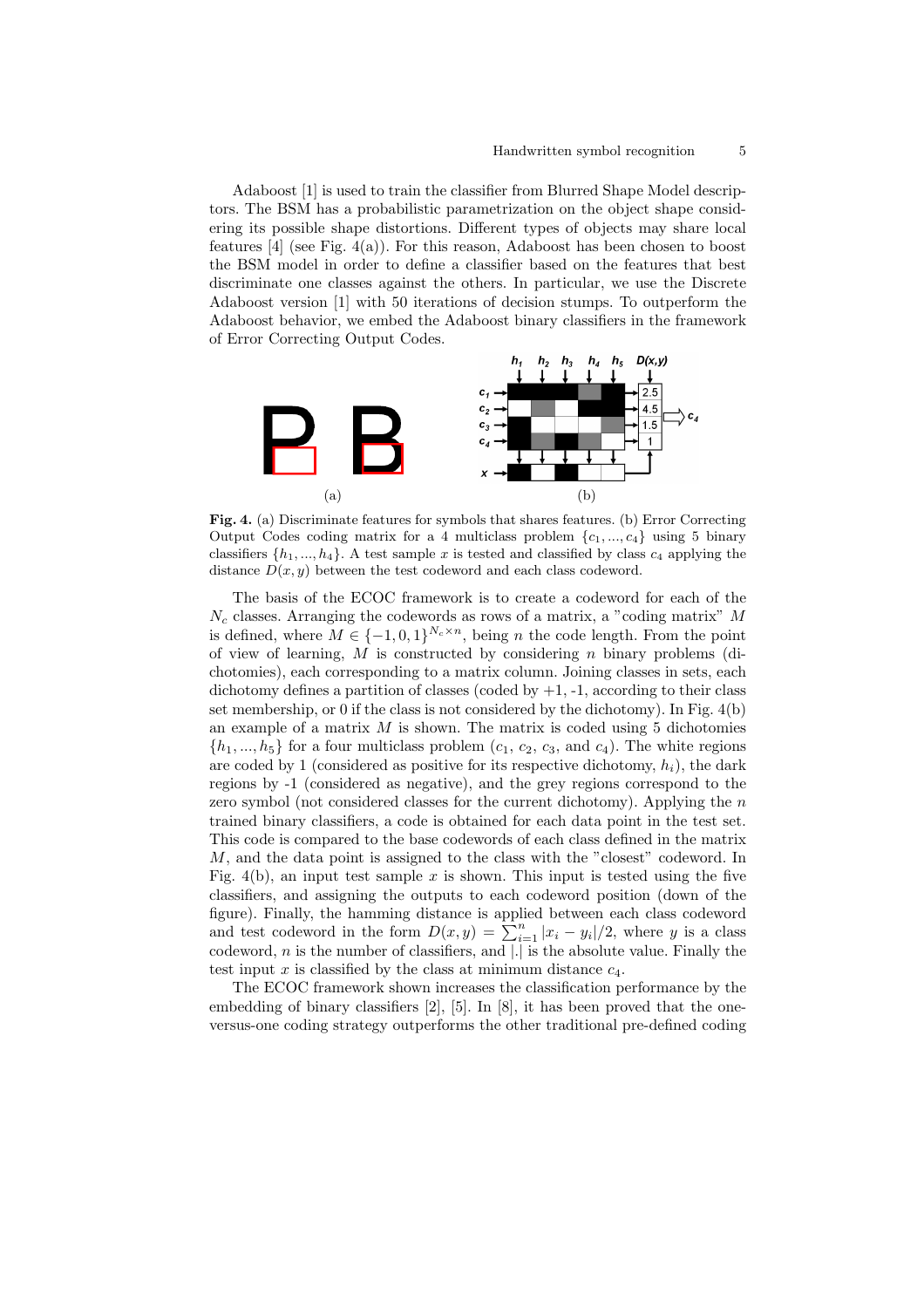### 6 Alicia Fornés et al.

strategies, and also that the Euclidean distance outperforms the traditional Hamming distance decoding. For this reason, the former strategy is used to evaluate the distance between the test sample and the class codewords. The estimation the distance between the test sample and the class codewords. The estimation applied for each class candidate is  $d(x, y) = \sqrt{\sum_{i=1}^{n} (x(i) - y(i))^2}$ , where *n* is the code length, and  $x$  and  $y$  are the codewords for a test sample and a class.

### 4 Results

Two benchmarking databases of handwritten symbols have been used, namely clefs symbols from old musical scores, and architectural symbols from a sketching interface in a CAD framework. The database of clefs is obtained from a collection of modern and old musical scores (19th century) of the Archive of the Seminar of Barcelona. The database contains a total of 2128 samples between the three different types of clefs from 24 different authors. The images have been obtained from original image documents using a semi-supervised segmentation approach [6]. The main difficulty of this database is the lack of a clear class separability because of the variation of writer styles and the absence of a standard notation. In Fig. 5(a), one of the used old musical score is shown. The high variability of clefs' appearance from different authors can be observed in the segmented clefs of Fig. 5(b). The database of architectural hand-drawn symbols has 2762 total samples organized in the 14 classes shown in Fig. 6. Each class consists of an average of 200 samples drawn by 13 different authors. This database has been used to test the scalability of our method.



Fig. 5. (a) Old musical score, (b) High variability of clefs appearance: first row shows treble clefs, second row shows alto clefs and the third one shows bass clefs.



Fig. 6. Architectural handwriting classes.

To better assess the performance of our approach, it is compared with ART, Zoning, and Zernike descriptors [7][10]. The compared descriptors are also introduced in the classification framework to quantify the robustness of each descriptor at the same conditions. For all the experiments, stratified ten-fold crossvalidation at 95% of the confidence interval is used. The descriptors for BSM and Zoning techniques are of length  $8 \times 8$ , from the considered sub-regions. The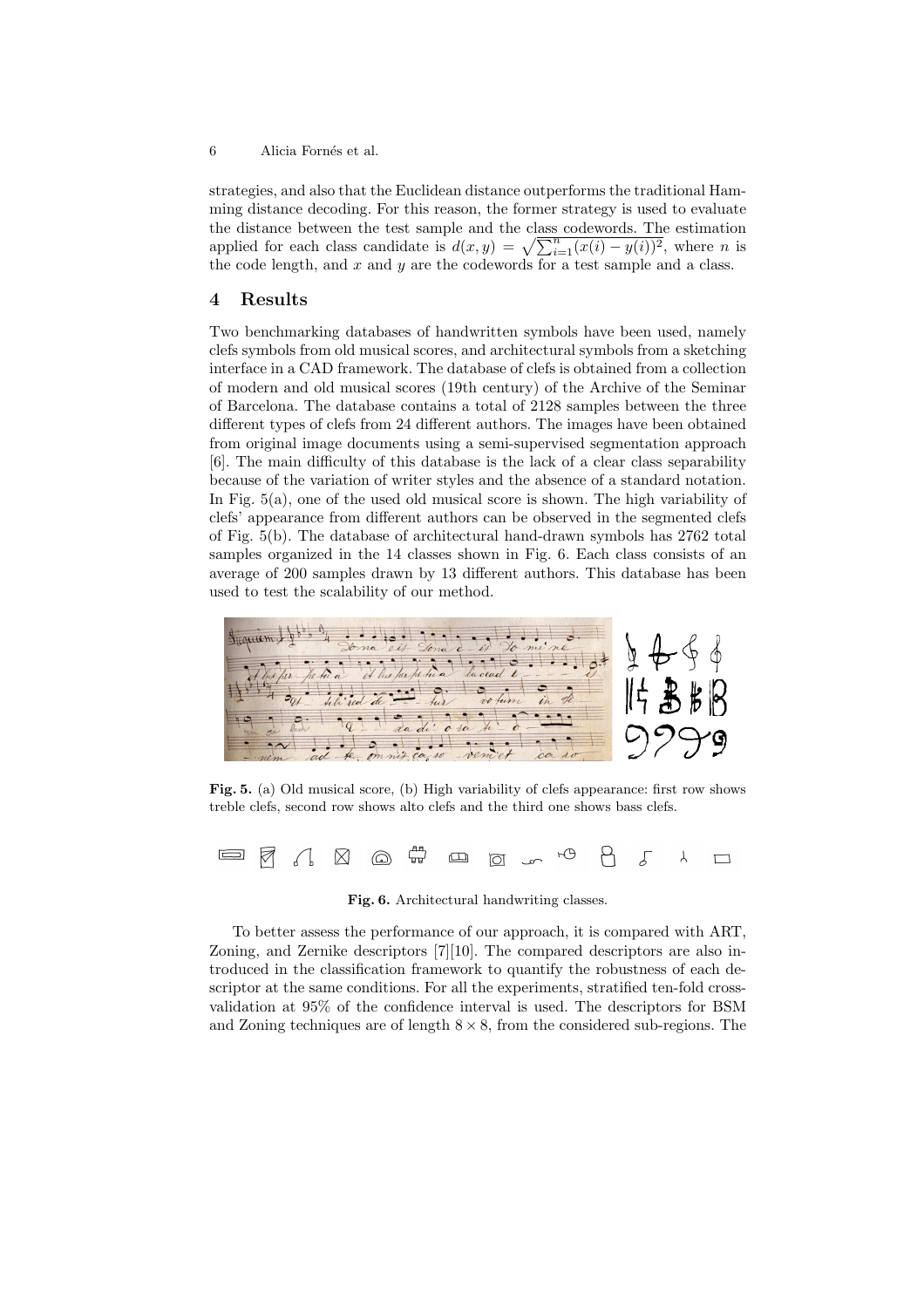parameters for ART are radial order with value 2 and angular order with value 11; and for the Zernike descriptor, 7 Zernike moments are used.

The accuracy and confidence ranges results for the old musical score clefs are shown and graphically represented in Fig.7(a) and Fig.7(b), respectively. ART and Zernique descriptors obtain the minor results, while the Zoning descriptor in the classification scheme technique offers good results. The BSM strategy is the most robust, obtaining an accuracy upon 98%.



Fig. 7. (a) and (b) Clefs classification results. (c) Descriptors classification accuracy increasing the number of architectural symbol classes.

The architectural symbol database has been used to test the performance under an increasing number of classes. We started the classification using the first 3 classes. Iteratively, one class was added at each step and the classification is repeated. The higher number of classes, the higher confusion degree among them because of the elastic deformations inherent to hand drawn strokes, and the higher number of objects to distinguish. The results of accuracy recognition in terms of an increasing number of classes are shown in Fig. 7(c). The performance of the ART and Zernike descriptors decreases dramatically when increasing the confusion in terms of the number of classes, while Zoning obtains higher performance. Finally, the accuracy of the BSM outperforms the other descriptors results, and its confidence interval only intersects with Zoning in few cases. This behavior is quite important since the accuracy of the latter descriptors remains stable, and BSM can distinguish the 14 classes with an accuracy upon 90%. Referring the computational complexity, for a region of  $n \times n$  pixels, the  $k \leq n \times n$  skeleton points are considered to obtain the BSM with a cost of  $O(k)$  simple operations, which is faster than the moment estimation of the ART and Zernike descriptors. Besides, the Adaboost and ECOC strategies are very suitable for real-time multi-class classification problems [1].

# 5 Conclusions

We have presented the boosting of blurred shape models with error correction. A blurred shape model pdf is designed for each binary object, where the shape is parameterized with a set of probabilities that define the spatial invariance to elastic